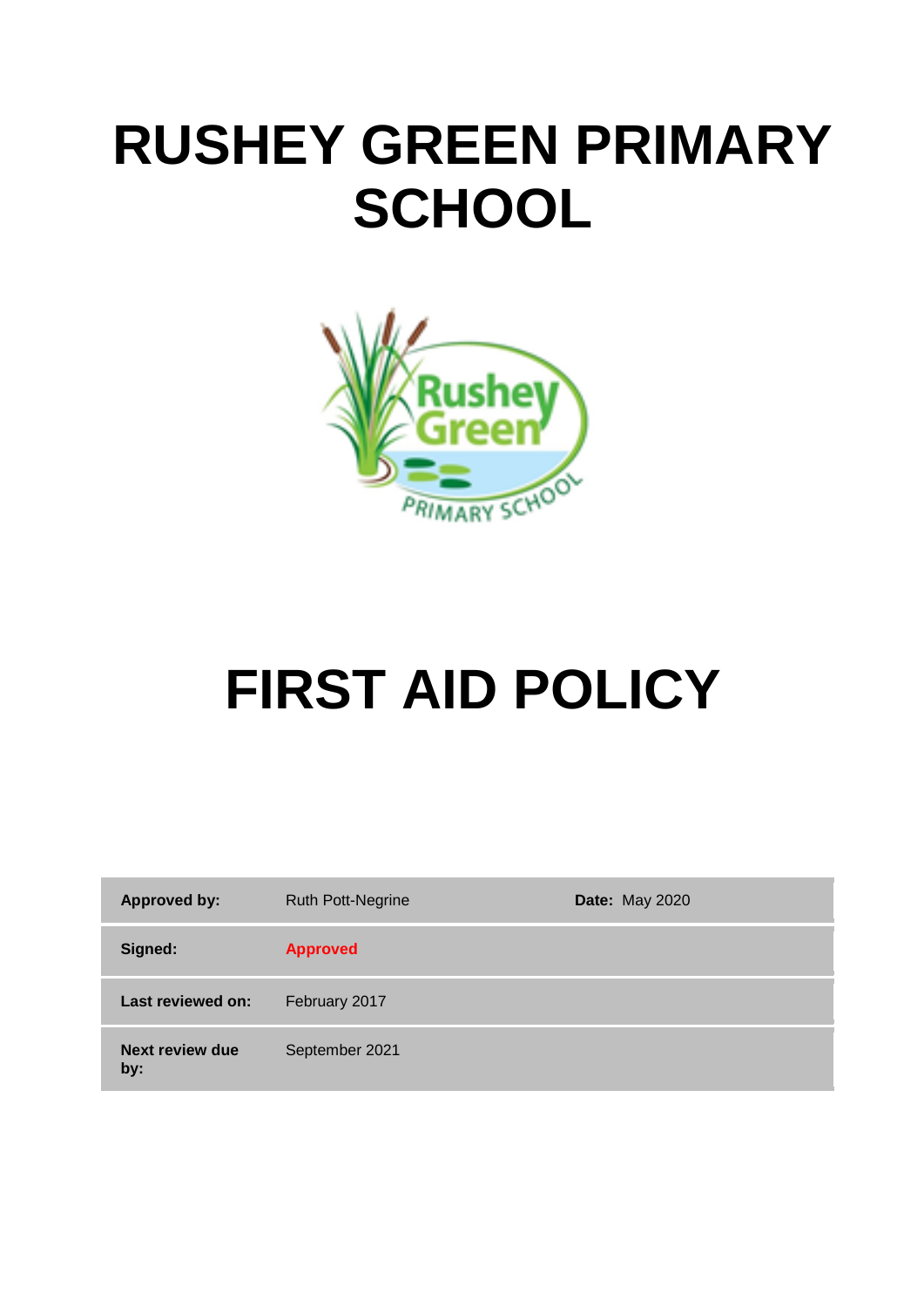#### **Statement of First Aid organisation**

This policy complies with all applicable legislation, including the Health and Safety at Work etc. Act 1974 ,These procedures should be read in conjunction with the Health & Safety Policy and Administration and Storage of Medicines Policy, Child Protection and Intimate Care policies which will be reviewed annually .

\_\_\_\_\_\_\_\_\_\_\_\_\_\_\_\_\_\_\_\_\_\_\_\_\_\_\_\_\_\_\_\_\_\_\_\_\_\_\_\_\_\_\_\_\_\_\_\_\_\_\_\_\_\_\_\_\_\_\_\_\_\_\_\_\_\_\_\_\_\_\_\_\_\_\_\_\_\_\_\_\_\_\_\_\_

The school's arrangements for carrying out the policy include nine key principles:

- Places a duty on the Governing body to approve, implement and review the policy.
- Places individual duties on all employees.
- To report, record and where appropriate investigate all accidents.
- Record all occasions when first aid is administered to employees, pupils and visitors.
- Provide equipment and materials to carry out first aid treatment.
- Make arrangements to provide training to employees, maintain a record of that training and review annually.
- Establish a procedure for managing accidents in school which require First Aid treatment.
- Provide information to employees on the arrangements for First Aid.
- Undertake a risk assessment of the first aid requirements of the school.

#### **1. Accident and Incident Reporting**

In schools minor accidents occur. Even minor accidents need to be recorded, but not necessarily reported to the borough or Health & Safety Executive.

#### **1.1. Recording Procedure**

All accidents should be brought to the attention of a First Aider and recorded on the First Aid Record sheets (See appendix 1) in the First Aid Room. It is the responsibility of the First Aider treating the child to complete the record in full. Particular care should be taken to determine the cause of the accident to avoid a recurrence of the same injury e.g. slippery floor, broken glass. For very minor injuries that occur during lunchtimes, it is sufficient for the Midday Meals supervisors(if they have received first aid training) to treat and record the injury.

Any very minor injuries to staff or visitors should be recorded in the Accident Record book (Appendix 5) held in the school office. Any injuries considered to be more serious will need to be reported on a CS2 form (Appendix 4) or RIDDOR report online.

# **1.2 Reporting Procedure**

All head injuries will be notified to parents by phone, or if contact cannot be made by phone, a head injury slip will be sent down to class at the end of the day (Appendix 2). If the child returns to class a note (Appendix 3) will be given to the child to inform the teacher of their injury.

Any accident or incident (including near misses, which could have resulted in serious injury even if no-one is injured, should be reported to the local authority using a CS2 form (these are held in the office - see Appendix 4), and must also be reported to a member of the management team (Head, Deputy Head, or Assistant Heads), who will investigate and make recommendations to prevent re-occurrence. Some incidents (see Appendix 6) will also need to be reported to the borough on a form CS2 and/or to the HSE using a Form F2508 or online. This can be done in the school office. Full details relating to Accident/Incident Reporting are available in the Health & Safety Manual in the school office.

# **2. First Aid Procedures**

It is our aim for all staff to be first aid trained and there are trained first aiders on site at all times. The name and photographs of all first aiders are displayed in the medical room.

# **2.1 Materials, equipment and facilities**

The school will provide materials, equipment and facilities as set out in the DfE 'Guidance on 'First Aid for schools'. Currently **Chris Alliband** is the appointed person. They regularly check that materials and equipment are available. She will ensure that new materials are ordered when supplies are running low. Each class in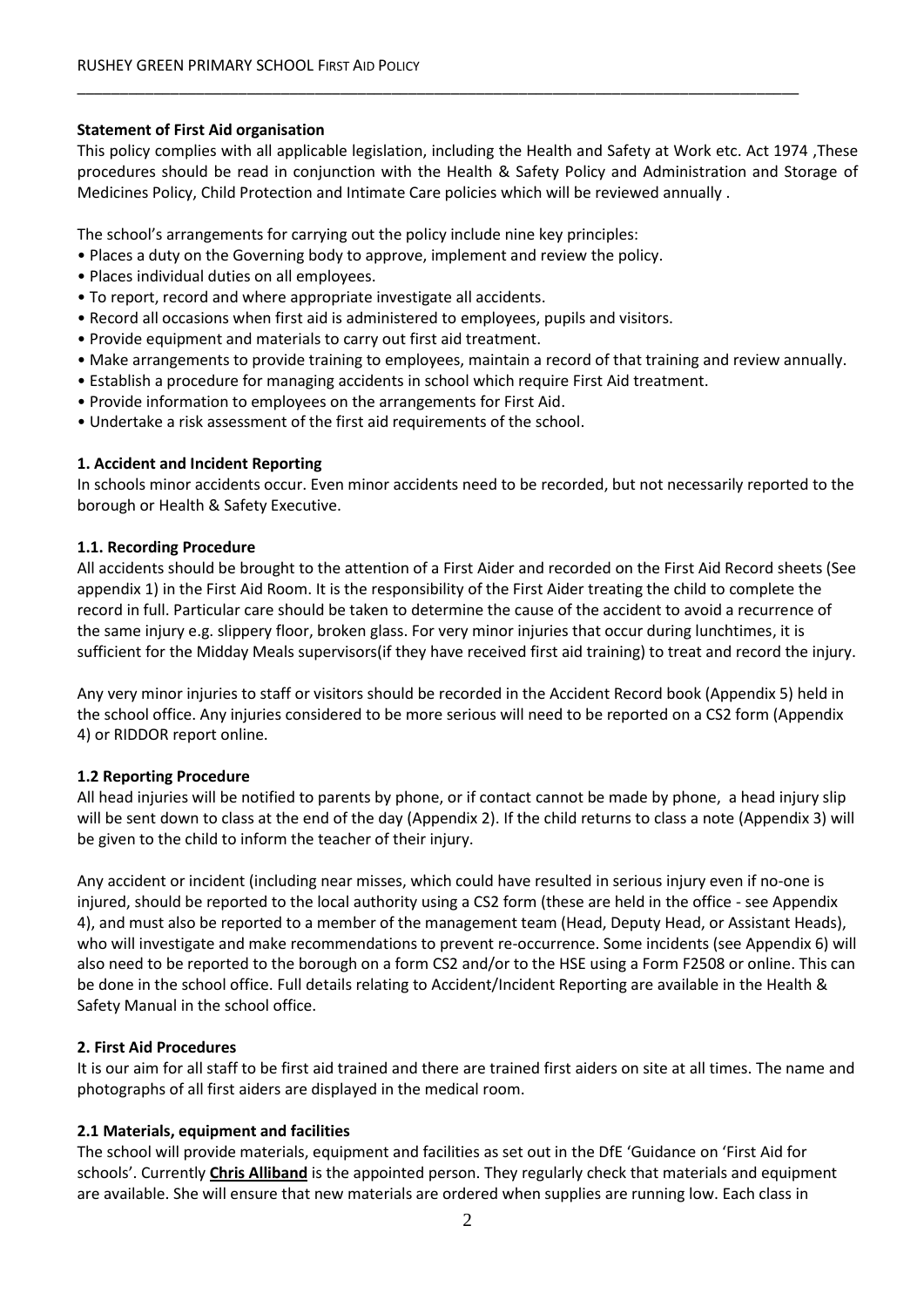Nursery and Reception, have their own First Aid Box. These need to be stored where they are visible and easy to access. The school has a First Aid station. It is the appointed person's responsibility to ensure that these are regularly checked and that the stations are fully stocked.

Each class has their own trip first aid bum-bag. It is the responsibility of the adults of that class to notify the appointed person if stocks in the trip bag are running low.

\_\_\_\_\_\_\_\_\_\_\_\_\_\_\_\_\_\_\_\_\_\_\_\_\_\_\_\_\_\_\_\_\_\_\_\_\_\_\_\_\_\_\_\_\_\_\_\_\_\_\_\_\_\_\_\_\_\_\_\_\_\_\_\_\_\_\_\_\_\_\_\_\_\_\_\_\_\_\_\_\_\_\_\_\_

It is every supervising adult's responsibility to provide first aid in the case of a minor accident. Should an adult not have first aid training, they then can request help/ second opinion from a qualified Firs Aider. In case of a major accident or a head injury a qualified First Aider should be asked to assist in giving First Aid.

#### **3. Roles and Responsibilities of First Aiders**

As a first aider, in addition to having the ability to assess risks and follow the correct course of treatment, we expect all first aiders to:

- 1. [Be aware of the risks to yourself and others](https://www.sja.org.uk/get-advice/first-aid-advice/covid-19-advice-for-first-aiders/#Advice-1)
- 2. [Keep yourself safe](https://www.sja.org.uk/get-advice/first-aid-advice/covid-19-advice-for-first-aiders/#Advice-2)
- 3. [Give early treatment](https://www.sja.org.uk/get-advice/first-aid-advice/covid-19-advice-for-first-aiders/#Advice-3)
- 4. [Keep yourself informed and updated](https://www.sja.org.uk/get-advice/first-aid-advice/covid-19-advice-for-first-aiders/#Advice-4)
- 5. [Remember your own needs](https://www.sja.org.uk/get-advice/first-aid-advice/covid-19-advice-for-first-aiders/#Advice-5)

#### **4. Coronavirus**

In order to ensure the safety of all staff and children, we adopt the principles out lined in the government's guidance Covid-19- Guidance for First Responders.

#### **4.1 Social Distancing Measures**

Where possible, all contact between members of the school community should be carried out while maintaining social distancing measures – a distance of at least 2 metres (6 feet). Where this is not possible, the principles for the Hierarchy of Risk should be applied, using measures such as physical barriers and, the use of personal protective equipment (PPE) based on risk assessment.

The best possible hygiene measures must be employed. This is the best way to protect yourself and others. This must be achieved through rigorous cleaning, personal hygiene and regular hand hygiene. All surfaces and equipment must be cleaned and disinfected frequently, using (standard approved cleaning and disinfection products.

After contact with any members of the community, hands should be washed and cleaned thoroughly with soap and water or alcohol hand sanitiser at the earliest opportunity. This advice is applicable to all situations, regardless of whether there was close contact or the minimum 2 metre social distancing was maintained. Following contact with others, all persons should avoid touching their mouth, eyes and nose. There is no need for additional precautions to be taken in relation to cleaning clothing other than what is usual practice.

#### **4.2 Providing assistance to unwell individuals**

If you need to provide assistance to an individual who is symptomatic and may have COVID-19, wherever possible, place the person in a place away from others. If there is no physically separate room, ask others who are not involved in providing assistance to stay at least 2 metres away from the individual. If barriers or screens are available, these may be used

#### **4.3 Personal protective equipment (PPE)**

Where it is not possible to maintain a 2 metre or more distance away from an individual, disposable gloves and a disposable plastic apron are recommended. Disposable gloves should be worn if physical contact is likely to be made.

*Where appropriate, the use of a fluid repellent surgical face mask is recommended and additional use of disposable eye protection (such as face visor or goggles) should be risk assessed when there is an anticipated risk of contamination with splashes, droplets of blood or body fluids.*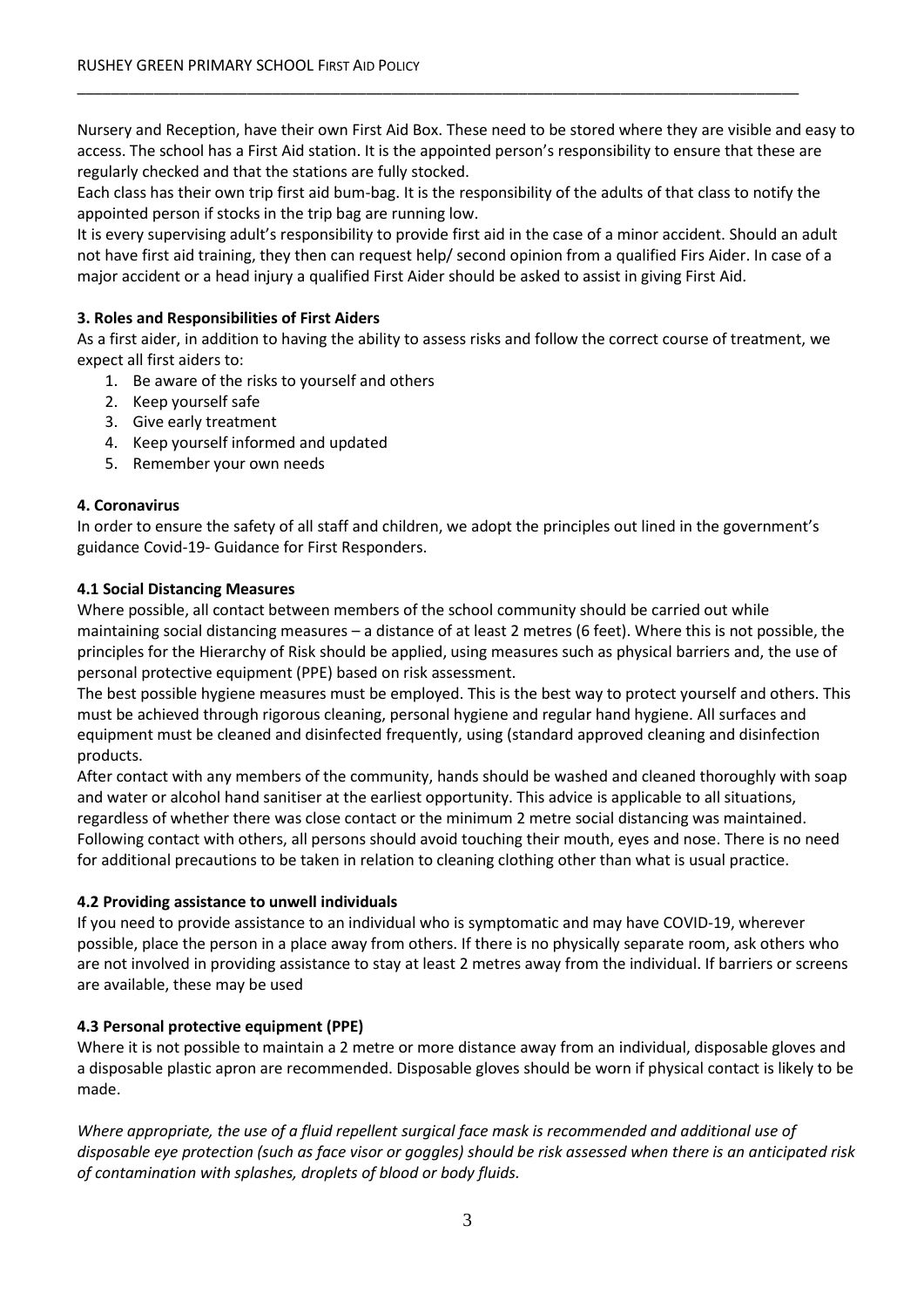When using a fluid repellent surgical face mask, you should mould the metal strap of the mask over the bridge of the nose and make sure the mask fits snugly under the chin, around or across any facial hair if present. Clean your hands thoroughly with soap and water or alcohol sanitiser before putting on and after taking off PPE. In all circumstances where some form of PPE is used, the safe removal of the PPE is a critical consideration to avoid self-contamination. Guidance on putting on and taking off PPE is available from the NHS website. [https://assets.publishing.service.gov.uk/government/uploads/system/uploads/attachment\\_data/file/878677/P](https://assets.publishing.service.gov.uk/government/uploads/system/uploads/attachment_data/file/878677/PHE_11606_Putting_on_PPE_062_revised_8_April.pdf) [HE\\_11606\\_Putting\\_on\\_PPE\\_062\\_revised\\_8\\_April.pdf](https://assets.publishing.service.gov.uk/government/uploads/system/uploads/attachment_data/file/878677/PHE_11606_Putting_on_PPE_062_revised_8_April.pdf) Use and dispose all PPE according to the instructions and training provided by your employer or organisation.

\_\_\_\_\_\_\_\_\_\_\_\_\_\_\_\_\_\_\_\_\_\_\_\_\_\_\_\_\_\_\_\_\_\_\_\_\_\_\_\_\_\_\_\_\_\_\_\_\_\_\_\_\_\_\_\_\_\_\_\_\_\_\_\_\_\_\_\_\_\_\_\_\_\_\_\_\_\_\_\_\_\_\_\_\_

# **4.4 Contacts of the person you have assisted**

Advise anyone who had close contact with the individual that if they go on to develop symptoms of COVID-19 (a new continuous cough, fever or a loss of, or change in, normal sense of taste or smell), they should follow the advice on what to do on the NHS website. <https://www.nhs.uk/conditions/coronavirus-covid-19/>

# **4.5 What to do if you become unwell**

If you have already been given specific advice from your employer about who to call if you become unwell, follow that advice.

If you develop symptoms of COVID-19, however mild, you will need to stay at home for at least 7 days. Refer to the advice on the NHS website and the Stay at home guidance.

# **5. Procedures for First aid incidents.**

Any child who sustains a minor injury or who feels unwell should be sent accompanied by another child or a member of staff to First Aid. If this is not possible or where it might cause the child further injury and distress, the member of the first aid team must attend to the child wherever they are. The exception to this is lunchtime play, when Midday Meals staff are able to carry out first aid in the playground for any very minor injuries e.g. very small graze. Extremely minor injuries treated in the playground by qualified Midday Meals staff should be recorded in their notebook as they occur.

All head injuries, however minor they appear to be, must be sent to First Aid (See Head Injuries – Additional Information) below. All injuries/treatments should be recorded in the First Aid book by the person administering first aid.

# **5.1 Head Injuries – Additional information**

Any child who sustains a blow to the head (this includes injuries to the neck, eyes, mouth or nose), no matter how minor it appears to be, must not be moved and must be seen by a first aider or assessed by an appropriate member of staff at the site where the injury occurred. Parents/Carers should always be contacted in the case of a head injury. (See Accident/Incident Reporting).

The person administering the first aid is responsible for recording the incident and reporting the matter to the parents. If parents cannot be contacted, a message or text can be left on their phone and a head injury slip must be given to the class teacher and where possible this must be handed to parents at the end of the day (Appendix 2).

Any child who has sustained a head injury but who is deemed fit to return to class/play will be returned with a note and wearing a sticker stating they have sustained a head injury (Appendix 3). Should the child later complain of feeling unwell, they should immediately be accompanied back to first aid to be cared for.

# **5.2 Medical Emergencies**

In case of a major accident, it is the decision of the fully trained first aider if the emergency services are to be called. Staff are expected to support and assist the trained first aider in their decision. The Headteacher or Deputy Headteacher should be informed if such a decision has been made even if the accident happened on a school trip or on school journey.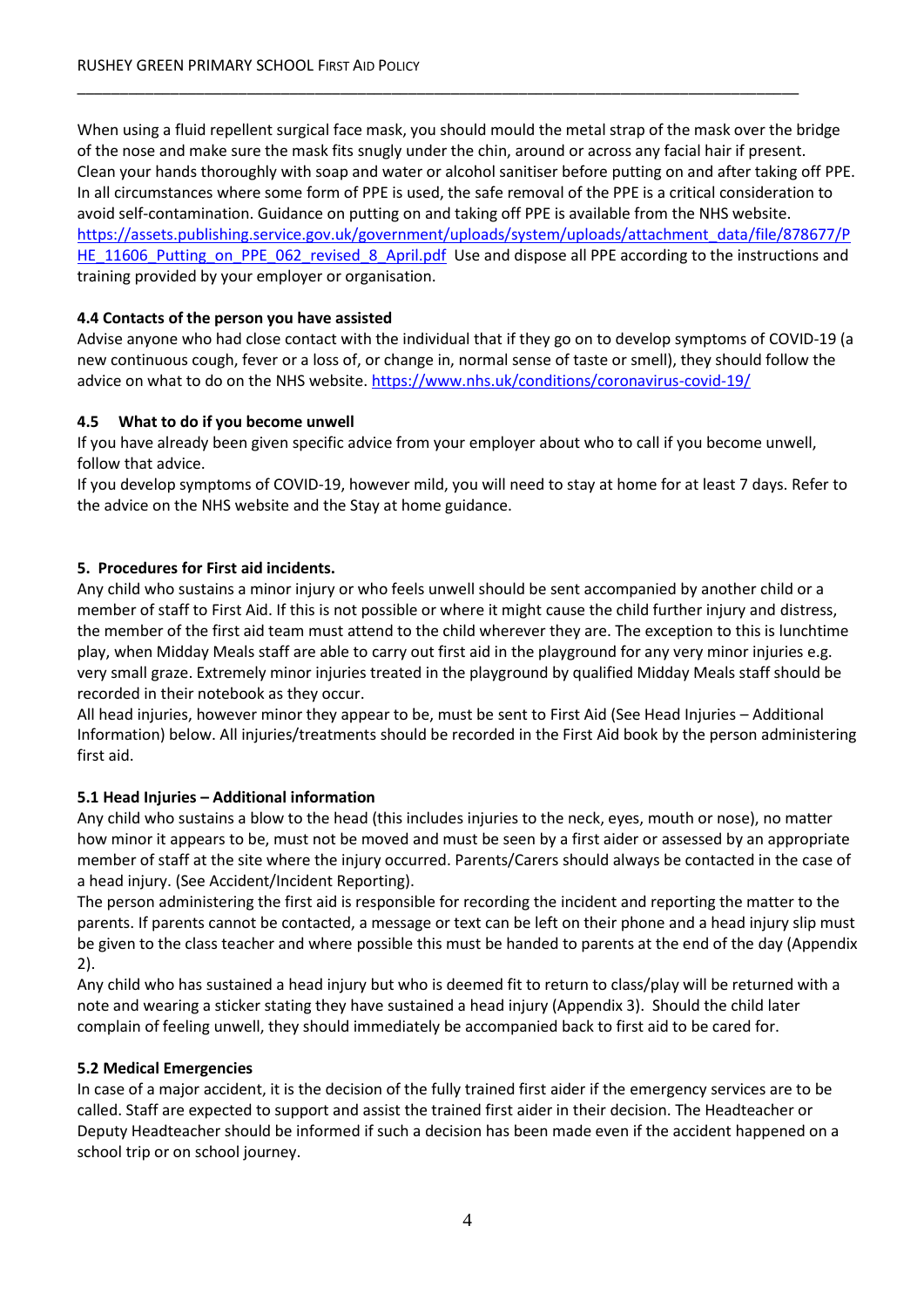If the casualty is a child, their parents/ guardians should be contacted immediately and given all the information required. If the casualty is an adult, their next of kin should be called immediately. All contact numbers for children and staff are available from the school office.

\_\_\_\_\_\_\_\_\_\_\_\_\_\_\_\_\_\_\_\_\_\_\_\_\_\_\_\_\_\_\_\_\_\_\_\_\_\_\_\_\_\_\_\_\_\_\_\_\_\_\_\_\_\_\_\_\_\_\_\_\_\_\_\_\_\_\_\_\_\_\_\_\_\_\_\_\_\_\_\_\_\_\_\_\_

If the child is requires emergency treatment from a dentist, hospital or other source, a member of the school team will accompany the child there and the parents will be asked to meet the staff member and the child. It is the first aider's responsibility to ensure that details of the incident are given to the staff member accompanying the child and that the emergency contact details for the parents have also been collected. In non-emergency situations, the parents should be asked to take the child to receive treatment there.

#### **5.3 Cardiopulmonary resuscitation**

If you are required to perform cardiopulmonary resuscitation you should conduct a risk and adopt appropriate precautions for infection control.

In adults, it is recommended that you do not perform rescue breaths or mouth-to-mouth ventilation; perform chest compressions only. Compression-only CPR may be as effective as combined ventilation and compression in the first few minutes after non-asphyxial arrest (cardiac arrest not due to lack of oxygen).

Cardiac arrest in children is more likely to be caused by a respiratory problem (asphyxial arrest), therefore chest compressions alone are unlikely to be effective.

If a decision is made to perform mouth-to-mouth ventilation in asphyxial arrest, use a resuscitation face shield where available. The decision on whether or not to give mouth to mouth ventilation is solely the decision of the first aider and advice given by a medical professional, not to perform mouth to mouth must always be adhered to.

Should you have given mouth-to-mouth ventilation there are no additional actions to be taken other than to monitor yourself for symptoms of possible COVID-19 over the following 14 days. Should you develop such symptoms you should follow the advice on what to do on the NHS website.

#### **6. Cleaning the area following the administration of First Aid**

Cleaning will depend on where assistance was provided. It should follow the advice for cleaning in nonhealthcare settings. Public areas where a symptomatic individual has passed through and spent minimal time in (such as corridors) but which are not visibly contaminated with body fluids can be cleaned in the usual way. However, all surfaces that a symptomatic individual has come into contact with must be cleaned and disinfected.

# **6.1 If there has been a blood or body-fluid spill**

Keep people away from the area. Whist wearing PPE, lace paper towels/roll onto the spill, and seek further advice from emergency services when they arrive.

# **7. Recording of Incidents**

All incidents where first aid is administered should be recorded**.** The record should include the nature of the incident, the location of the injury recorded on a body map, any details on how the injury was caused, the treatment given, who reported the injury and the name of the person giving first aid. Once the child is well enough to return to class and resume their day, the time that they were sent back to class and the fact that a copy of the record was given should also be recorded. The copy of the record should be given to the child or class teacher and a text sent to the parent to say that they have received first aid and a slip has been sent home. If the child has a head injury, please see the guidance given in that section of the policy.

# **8. Continuity and Quality of Care**

From the moment a child is brought to the attention of a First Aider and that person begins to assess and treat the child, the First Aider is responsible for the child until they are signed off the first aid record and able to resume their daily activities, or until the child is collected by the parent/carer or taken to hospital in the care of an ambulance.

If the First Aider has to briefly leave the child in the care of another First Aider, a complete and thorough handover of diagnosis, treatment given and whether contact with parents has been made, must take place. If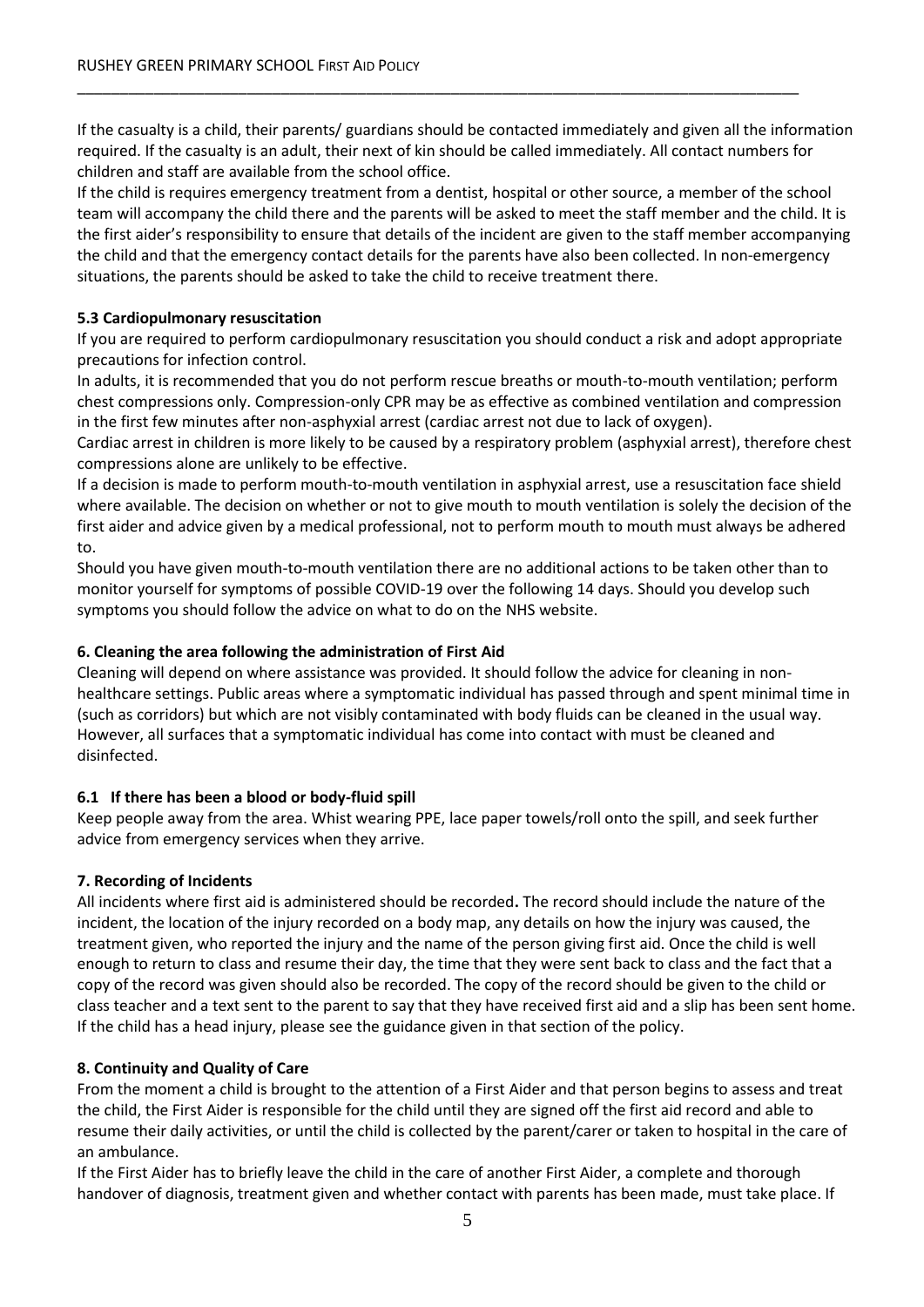the First Aider has to leave the school site, the first aider leaving the pupil must complete the first aid record sheet and sign it, stating handed over to … time …. The person taking over must sign the sheet and continue to add any necessary information until the child is collected or is returned to class.

\_\_\_\_\_\_\_\_\_\_\_\_\_\_\_\_\_\_\_\_\_\_\_\_\_\_\_\_\_\_\_\_\_\_\_\_\_\_\_\_\_\_\_\_\_\_\_\_\_\_\_\_\_\_\_\_\_\_\_\_\_\_\_\_\_\_\_\_\_\_\_\_\_\_\_\_\_\_\_\_\_\_\_\_\_

While a child is being assessed and/or receiving first aid treatment, no other intervention shall take place until the First Aider has assessed and treated the child.

The first aid room is a treatment room requiring a calm and purposeful atmosphere so that First Aiders can deal with pupils sensitively. Too many adults can cause stress, confusion and interfere with the assessment and diagnosis of any injuries. Any investigations by staff into an accident should only take place once treatment is well underway or completed.

# **9. TREATMENT OF SPECIFIC CONDITIONS**

# **(See Administration and Storage of Medicines Policy)**

# **9.1. Epi-pens/Ana-Pen**

The procedure for children who require Epi-pens/Ana-Pens in school is as follows:

Each child has their own medication with their own measured dose in it; it must not be used for another child unless advised by a medical practioner in the case of an emergency. The Epi-pens/Ana-pens will be stored in the cabinet in the First Aid Room and in the class medical bags where appropriate. Each child has their own plastic box/bag containing their Epipens/Ana-pens and Care Plan/instructions. First Aiders and Teachers have had training on how to administer this medication. A First Aider should be called to such incidents immediately. Parents and ambulance should be called a.s.a.p. These children **must always** go to hospital A&E after using the Epi-pen/Ana-pen.

#### **9.2 Inhalers**

The procedure for children who require inhalers in school is as follows:

Children who use their inhaler regularly can keep their inhalers on them in a bum bag. Spare inhalers are kept in the First Aid Room. When a child requires their medication, they should be accompanied to First Aid by another child or member of staff. If they are having difficulty breathing – send two children to the office urgently to ask a first aider to bring the child's inhaler to them wherever they are.

# **9.3 Checking Medication Dates**

Regular checks by the lead first aiders are made of the expiry dates of medication held in school. It is the responsibility of parents to ensure medication is kept up to date. However, upon checking, if we find medication needs to be renewed the parent/carer will be contacted to arrange a replacement. On the last day of school in the Summer Term, all medication is sent home via the parent, or disposed of if not collected.

# **10. Medical Care Plans**

When a child is known to have an existing medical condition, a medical care plan is written. This plan should clearly state clearly the medical condition, the name of the doctor or professional involved and whether or not medication has been prescribed. Where a child is prescribed medication, the dosage and how it is to be administered, the expiry date of the medication and permission from the parents for staff to supervise selfadministration or to administer the medication must also be included in the care plan.

Medical care plans are updated by the SENCO and the school's welfare team. They are fully reviewed every academic year through a face to face meeting with parents and the school nurse, where appropriate. They are updated through telephone consultation half termly or when advised by the parent that changes have been made to the child' treatment. At the care plan meeting, the school will receive the medication. They will record the name of the medicine on the care plan; check the storage instructions and the expiry date. They will check the medicine label for the child's name and date of issue. They will also check that the medicine is sealed on receipt and labelled.